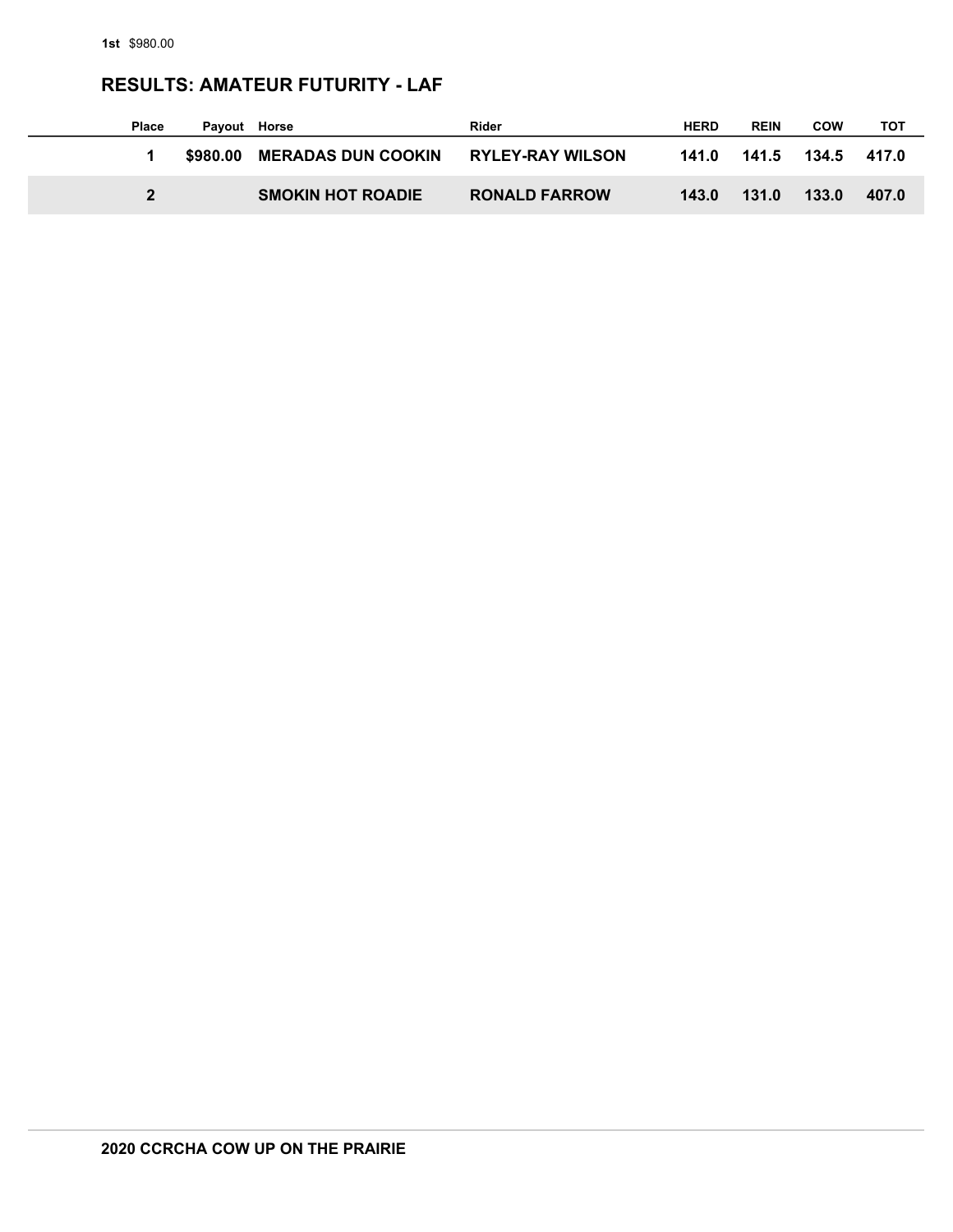# **RESULTS: LEVEL ONE LIMITED OPEN FUTURITY - LAF**

| <b>Place</b>   | Payout Horse  |                            | Rider                  | <b>HERD</b> | <b>REIN</b> | <b>COW</b> | тот   |
|----------------|---------------|----------------------------|------------------------|-------------|-------------|------------|-------|
| 1              | \$1525.00 WKK |                            | <b>AMOS ABRAHAMSON</b> | 142.5       | 139.0       | 144.0      | 425.5 |
| $\overline{2}$ | \$915.00      | <b>IMA DANCIN CAT</b>      | <b>AMOS ABRAHAMSON</b> | 139.0       | 138.0       | 138.0      | 415.0 |
| 3              | \$610.00      | <b>SURELYS FANCY CAT</b>   | <b>IAIAN DURRELL</b>   | 137.5       | 138.5       | 131.0      | 407.0 |
| 4              |               | <b>LAY IT DOWN SALLY</b>   | <b>ADAM BLACKMON</b>   | 140.0       | 125.5       | 135.5      | 401.0 |
| 5              |               | <b>LAHAINAS BIG BET</b>    | <b>SHANNON COWLES</b>  | 134.0       | 138.0       | 125.5      | 397.5 |
| 6              |               | <b>SJR DIAMONDS SERINA</b> | <b>IAIAN DURRELL</b>   | 139.0       | 0.0         | 139.5      | 278.5 |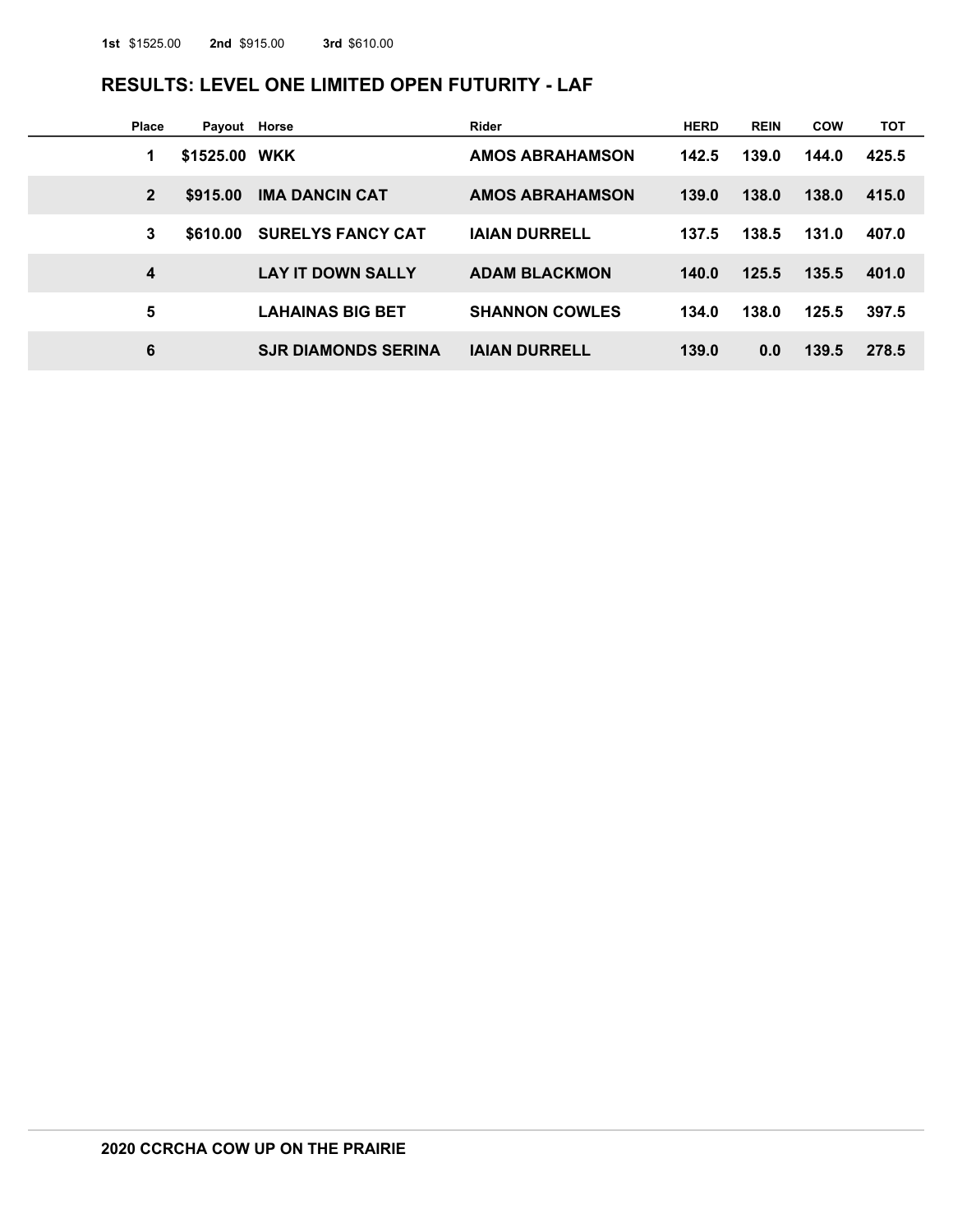#### **RESULTS: NON PRO FUTURITY - LAF**

| <b>Place</b>   | Payout Horse |                              | Rider                      | <b>HERD</b> | <b>REIN</b> | <b>COW</b> | тот   |
|----------------|--------------|------------------------------|----------------------------|-------------|-------------|------------|-------|
| 1              |              | \$2460.00 MERADAS DUN COOKIN | <b>RYLEY-RAY WILSON</b>    | 141.0       | 141.5       | 134.5      | 417.0 |
| $\overline{2}$ |              | \$1845.00 PLAY SALLY PLAY    | <b>CARLENE MEEKS</b>       | 140.0       | 136.5       | 139.0      | 415.5 |
| 3              | \$1230.00    | <b>ONE ROYAL REY</b>         | <b>KERI HUDSON-REYKDAL</b> | 140.0       | 140.0       | 134.0      | 414.0 |
| 4              | \$615.00     | <b>GOT THE MONEY HUNNY</b>   | <b>MARK PARSONS</b>        | 138.0       | 143.5       | 127.5      | 409.0 |
| 5              |              | <b>CHARMED LIKE A CAT</b>    | <b>SONYA DISTEFANO</b>     | 137.0       | 134.5       | 137.0      | 408.5 |
| 6              |              | <b>SMOKIN HOT ROADIE</b>     | <b>RONALD FARROW</b>       | 143.0       | 131.0       | 133.0      | 407.0 |
| 7              |              | <b>JEWELS ARE HEAVENLY</b>   | <b>CLAYTON HINES</b>       | 139.0       | 139.0       | 128.5      | 406.5 |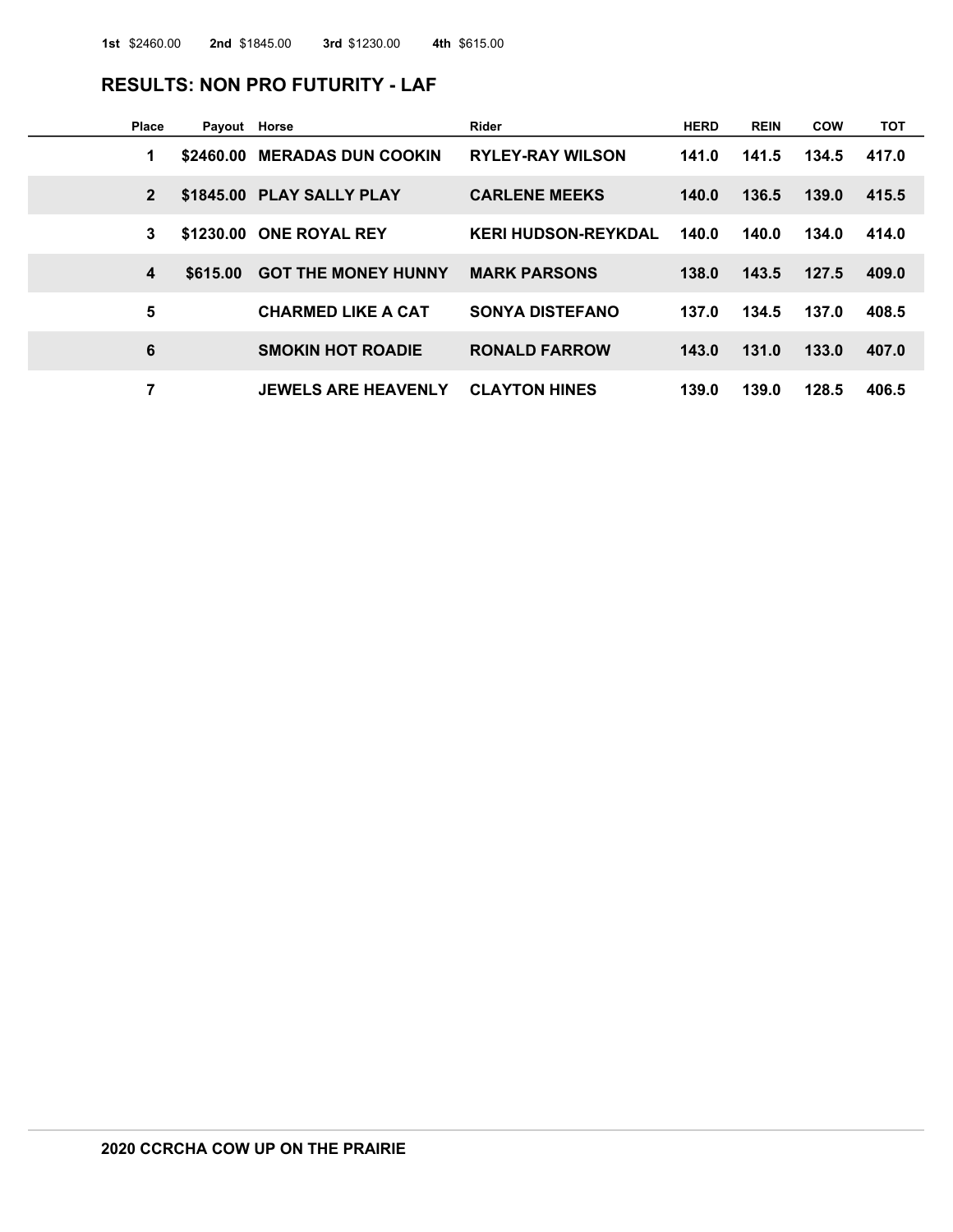## **RESULTS: NON PRO LIMITED FUTURITY - LAF**

| Place | Payout Horse |                                     | Rider | <b>HERD</b> | <b>REIN</b> | COW   | тот   |
|-------|--------------|-------------------------------------|-------|-------------|-------------|-------|-------|
|       | \$740.00     | MADAM JUSTICE PEPTO JENNIFER SOLTYS |       |             | 139.0 137.0 | 140.0 | 416.0 |